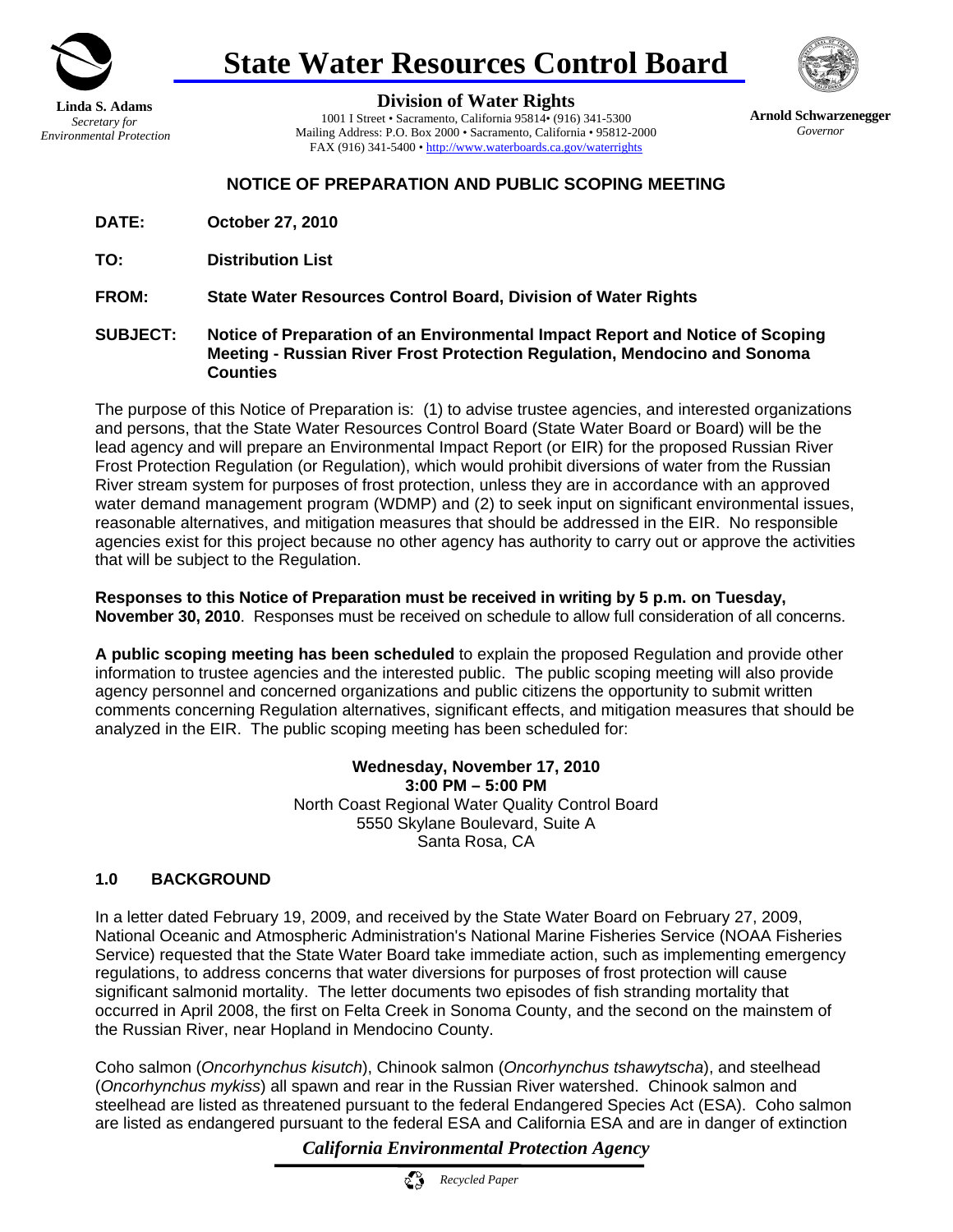in the Russian River. During a frost event, the high instantaneous demand for water for frost protection by numerous vineyardists and other water users may reduce the flow or stage<sup>1</sup> in the Russian River stream system to levels that are harmful to salmonids.

In addition to its permitting authority, the State Water Board has a duty to protect, where feasible, the State's public trust resources, including fisheries. The State Water Board also has the authority under article X, section 2 of the California Constitution and Water Code section 100 to prevent the waste or unreasonable use, unreasonable method of use, or the unreasonable method of diversion of all waters of the State. Water Code section 275 directs the State Water Board to "take all appropriate proceedings or actions before executive, legislative, or judicial agencies . . ." to enforce the constitutional and statutory prohibition against waste, unreasonable use, unreasonable method of use, or unreasonable method of diversion, commonly referred to as the reasonable use doctrine.

For this project, application of the reasonable use doctrine requires consideration of the benefits of diverting water for purposes of frost protection, the potential harm to salmonids, and the diverters' ability to frost protect without adversely affecting salmonids by coordinating or otherwise managing their diversions to reduce instantaneous demand. The premise underlying the proposed Regulation is that a diversion of water that is harmful to salmonids is an unreasonable use of water if the diversion can be managed to avoid the harm.

# **2.0 PROJECT DESCRIPTION**

The primary objective of the proposed project is to develop a State Water Board regulation by adding Section 862, Russian River, Special to division 3 of title 23, California Code of Regulations. The proposed Regulation would prohibit diversions from the Russian River stream system for purposes of frost protection from March 15 through May 15, unless they are in accordance with a WDMP approved by the State Water Board. The proposed Regulation would apply to all diversions, including hydraulically connected groundwater, regardless of the diverter's basis of right, unless a diversion is exempted by the Board. In order to be approved, a WDMP would be required to ensure that the instantaneous cumulative diversion rate does not result in a reduction in stream stage that is harmful to salmonids and would be required to include stream and diversion monitoring and reporting requirements. The number and location of stream stage monitoring gages would be required to be established in consultation with the NOAA Fisheries Service and the California Department of Fish and Game. The WDMP would be required to be administered by a governing body capable of ensuring the goals of the program are met.

The State Water Board, Division of Water Rights (Division) will evaluate the Regulation in an Environmental Impact Report.

# **3.0 PROJECT LOCATION/REGULATION AREA**

The Russian River Frost Protection Regulation will cover the geographic area of the Russian River and its tributaries in Mendocino and Sonoma Counties, which, according to NOAA Fisheries Service, provides 1,778 miles of potential salmonid habitat. The Regulation would also extend to hydraulically connected groundwater. The Russian River flows approximately 110 miles from the Ukiah Valley in Mendocino County to the mouth of the River at the Pacific Ocean in Sonoma County. A map of the project area is shown in **Figure 1** (see enclosure).

#### . **4.0 POTENTIAL ALTERNATIVES**

No Regulation alternatives have yet been identified as of the issuance of this Notice of Preparation. The Division seeks additional data and input on Regulation alternatives from trustee agencies, Tribes, and the interested public. At a minimum, any proposed alternatives must protect salmonids in the Russian River area during frost protection operations. The Division will consider all comments and available and relevant information received during the scoping process.

 $\mathbf{r}$  $1$  The level of the water surface in a river measured with reference to some arbitrary zero level or datum.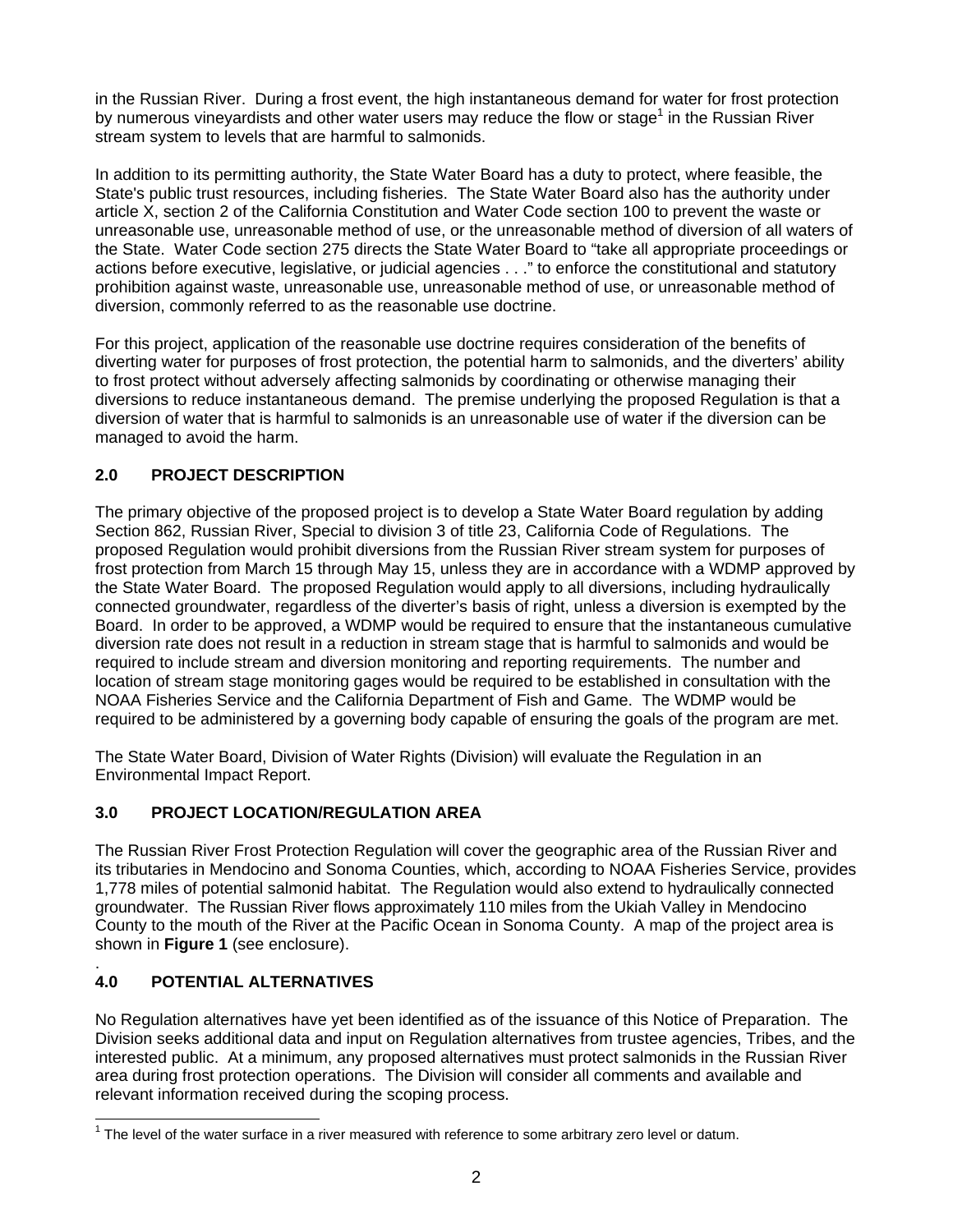## **5.0 PROBABLE ENVIRONMENTAL EFFECTS TO BE ANALYZED IN THE ENVIRONMENTAL IMPACT REPORT**

The Division has determined that the following environmental issue areas will be evaluated in the EIR: Aesthetics, Agricultural Resources, Air Quality, Biological Resources, Cultural Resources, Geology and Soils, Hazards and Hazardous Materials, Hydrology and Water Quality, Land Use and Planning, Noise, and Utilities and Service Systems.

For the purposes of the California Environmental Quality Act (CEQA), the proposed project is adoption of the Russian River Frost Protection Regulation. Adoption of the Regulation itself will not cause direct adverse environmental impacts or approve any particular water diversion projects. Moreover, in general, the Regulation will operate to protect salmonids by restricting diversions from the Russian River, its tributaries, and interconnected groundwater, during the frost season, from March 15 through May 15, unless they are in accordance with an approved WDMP. Adoption and implementation of the Regulation could, however, lead diverters to take actions that could result in indirect environmental impacts. Future actions that could occur as a result of adoption and implementation of the Regulation include, but are not limited to: modifying or constructing new off-stream storage reservoirs to store water diverted prior to the frost season for later use for frost protection; switching to a different method or combination of methods of frost protection such as installing wind machines, heaters, or non-interconnected groundwater wells, or employing helicopters. Affected persons could also make other changes to management practices, such as management of cover crops, use of barriers, use of alternative sources of water from water purveyors, or replacement of frost sensitive crops with more frost tolerant crops. Finally, growers could choose to discontinue frost protection all together.

# **Aesthetics**

Indirect impacts to aesthetic resources, including scenic vistas, and degradation of existing visual quality, have the potential to occur if in response to adoption and implementation of the Regulation, diverters take actions such as, but not limited to, constructing new off-stream storage reservoirs or installing wind machines. In addition, rather than participate in an approved WDMP a diverter could elect not to frost protect, which could lead to crop losses and eventually switching to more frost tolerant crops or even fallowing. Storage reservoir construction activities could cause short-term impacts such as temporary visual disturbances due to earthwork activities and vehicular traffic. Storage reservoirs, wind machines, crop changes, barriers, or fallowed land could change the appearance of the landscape depending on where the property is located.

## **Agricultural Resources**

Adoption of the Regulation may indirectly result in potentially significant impacts to important farmland resources. For instance, the adoption and implementation of the Regulation could indirectly lead to crop losses to the extent that a diverter elects not to frost protect, rather than participate in an approved demand management program. Crop losses could in turn lead the diverter to fallow lands that are currently irrigated or choose to switch to more frost tolerant crops. The inability to use water for purposes of frost protection without participating in a WDMP could render certain agricultural operations uneconomic, and lead to the conversion of agricultural land to non-agricultural uses.

## **Air Quality**

Adoption and implementation of the Regulation could, indirectly, influence affected parties to take actions such as, but not limited to, constructing new off-stream storage reservoirs, switching to frost protection by wind generation, or installing groundwater wells in non-interconnected aquifers. Such activities could affect air quality. Construction of off-stream reservoirs could cause impacts such as temporary increases in air pollution from airborne dust and construction vehicle exhaust. Fuel powered wind machines, heaters, and pumps to fill reservoirs or draw water from wells could lead to increased greenhouse gas emissions.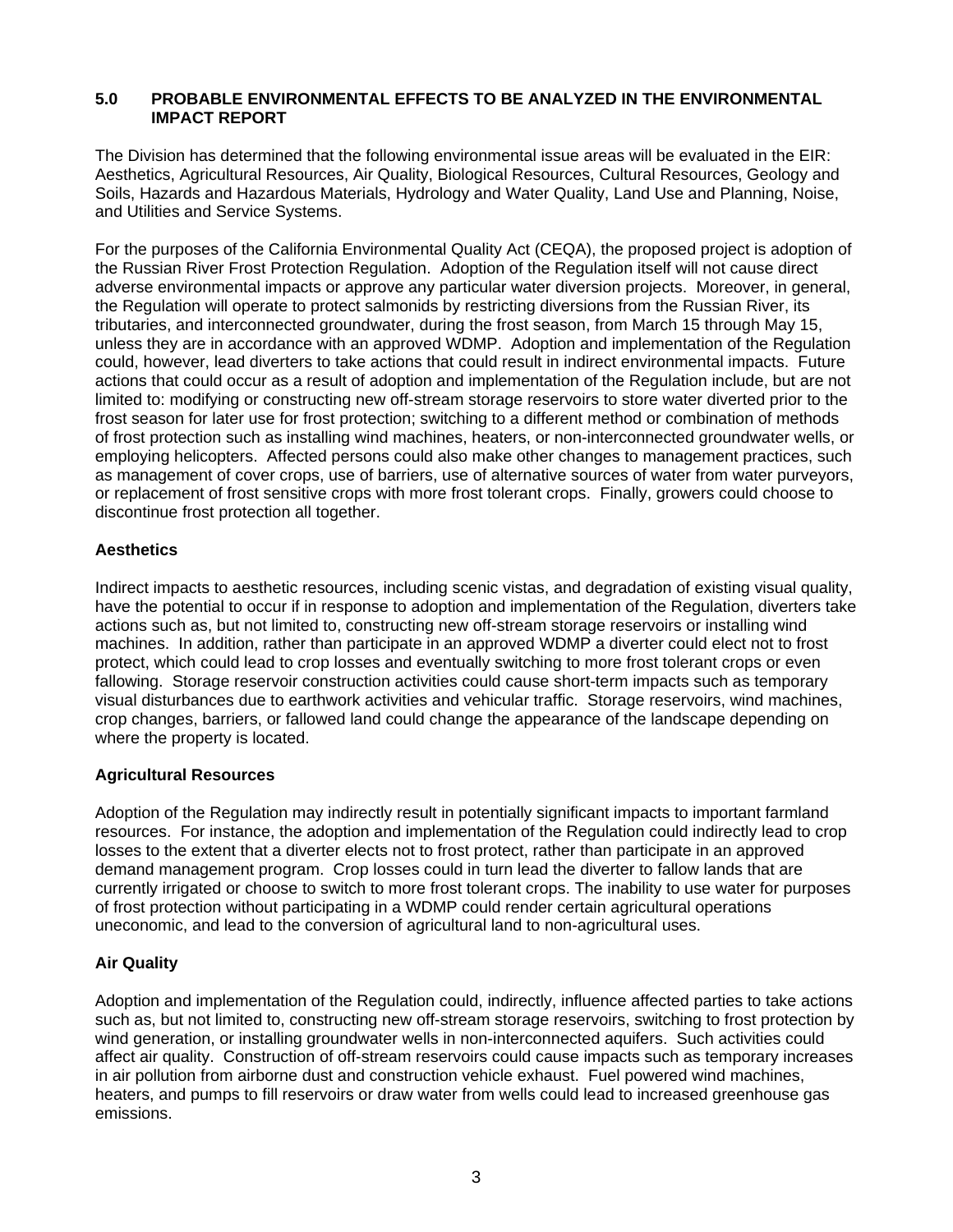## **Biological Resources**

The purpose of the Regulation is to benefit biological resources. Adoption and implementation of the Regulation could influence affected parties to take actions such as, but not limited to, expanding existing or constructing new off-stream storage reservoirs or installing wells to pump groundwater that is not interconnected to the Russian River stream system instead of diverting surface water or interconnected ground water. Construction of new off-stream storage reservoirs, enhancements to existing diversions, or changes in timing of diversions may occur within areas supporting state and federally listed animal and plant species. Other resources protected by local policies and ordinances such as wetlands and oak woodlands, may be impacted.

# **Cultural Resources**

Adoption and implementation of the Regulation could influence affected parties to take actions that could in turn affect cultural resources. Potential actions that may be taken by affected parties in response to adoption and implementation of the Regulation could include, but are not limited to, the construction of new off-stream storage reservoirs, the enhancement of some existing diversion facilities, or installation of non-interconnected groundwater wells. Such activities could affect any historic sites and archeological resources that are situated within the area of potential effect.

## **Geology and Soils**

Adoption and implementation of the Regulation could influence affected parties to take actions such as, but not limited to, constructing facilities (e.g., roads, diversion facilities, off-stream storage reservoirs). These activities could affect geology and soils in the regulated area, depending on its stability, such as a short-term increase in the potential for site-specific erosion or landslides.

## **Hazards and Hazardous Materials**

Adoption and implementation of the Regulation could influence affected parties to take actions such as, but not limited to, expanding existing or constructing new off-stream storage reservoirs or installing noninterconnected groundwater wells. Such activities could include temporary use of hazardous materials.

# **Hydrology and Water Quality**

Adoption and implementation of the Regulation could lead water diverters to take actions such as, but not limited to, expanding existing or constructing new off-stream reservoirs to store water for use during the frost protection season. These construction activities could cause short-term impacts such as increases in sediment discharged to streams due to construction. Increased storage capacity could result in increased surface water diversions in the winter for later use during the frost season.

Adoption and implementation of the Regulation may also lead to changes in management practices, which could affect hydrology and water quality. Management practices for frost prevention that may be used as a result of the Regulation include, but are not limited to, the usage of copper compounds or nonice nucleating bacteria to reduce the incidence of frost injury. Increased levels of copper in the water could cause a decline in water quality.

In addition, off-set wells may be used as a result of the adoption and implementation of the Regulation. Growers may begin diverting water from new wells outside the area designated as hydraulically connected groundwater. Increased use of groundwater could result in a net deficit in aquifer volume or a lowering of the groundwater table level.

## **Land Use and Planning**

Adoption of the Regulation in itself will not conflict with applicable land use plans, policies, regulations, habitat conservation plans, or natural community conservation plans. Adoption and implementation of the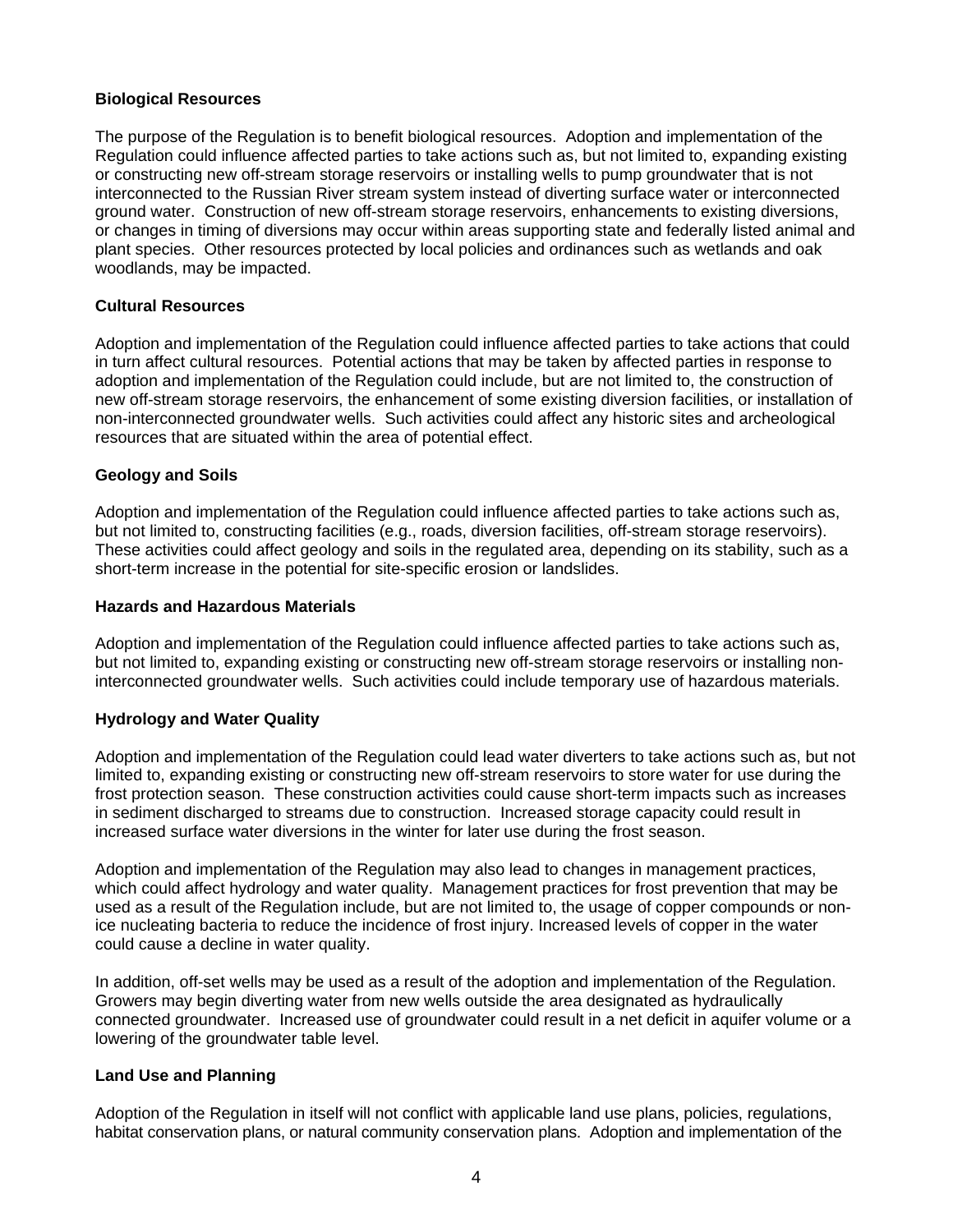Regulation could, however, influence affected parties to take actions such as, but not limited to, modifying existing or constructing new off-stream storage reservoirs or in extreme cases fallowing land following a crop loss. These actions could affect existing land uses and conflict with local planning and regulation.

# **Noise**

Adoption and implementation of the Regulation could influence affected parties to take actions such as, but not limited to, expanding existing or installing new off-stream storage reservoirs to store water for use during the frost protection season, installing wind machines, or using helicopters during a frost event. Reservoir construction activities could cause temporary noise impacts and wind machines and helicopters may periodically affect noise levels in the regulated area.

# **Utilities and Service Systems**

Adoption and implementation of the Regulation could influence affected parties to take actions that could affect utilities and service systems including, but not limited to, expanding existing or constructing new off-stream storage reservoirs or seeking alternative sources of water from water purveyors in the Regulation area. Reservoir construction could cause temporary increases in solid waste generation. Increases in water demand may be sufficient to influence water purveyors to construct new water treatment facilities or expand existing facilities (including water distribution systems), the construction of which could cause significant environmental effects.

The Division will analyze any project alternatives or mitigation measures that would minimize or avoid the potential environmental impacts described above in the EIR. Certain activities, such as expansion or construction of off-stream reservoirs or expansion or construction of water treatment facilities in response to adoption of the Regulation would be subject to a separate project-level CEQA analysis by the appropriate lead agency.

## **6.0 COMMENTS**

**Please send your comments regarding the proposed Russian River Frost Protection Regulation Environmental Impact Report to the address below**. When submitting your comments, please identify a contact person in case we have any questions and include in the subject line, "**Proposed RR Frost Regulation EIR**."

Attention: Bill Cowan Phone: (916) 341-5304 State Water Resources Control Board FAX: (916) 341-5400 Sacramento, CA 95812-2000

P.O. Box 2000, 1001 I. Street, 14<sup>th</sup> Floor Email: rrfrostregulation@waterboards.ca.gov

# **7.0 ACCESSIBILITY AND DIRECTIONS**

Persons with hearing or speech impairments can contact us by using the California Relay Service Telecommunications Device for the Deaf (TDD). TDD is reachable only from phones equipped with a TDD Device. HEARING IMPAIRED REPLAY SERVICE: TDD to voice 1-(800)-735-2929; voice to TDD 1-(800)-735-2922.

The facility is accessible to people with disabilities. Anyone requiring reasonable accommodation to participate in the meeting should contact Jean Lockett, Secretary, at (707) 576-2307 or JLockett@waterboards.ca.gov at least five (5) working days prior to the meeting.

A map and directions to the North Coast Regional Water Quality Control Board facility are available at: http://www.waterboards.ca.gov/northcoast/about\_us/contact\_us.shtml .

Enclosures: Figure 1: Project Location Mailing List Survey Form B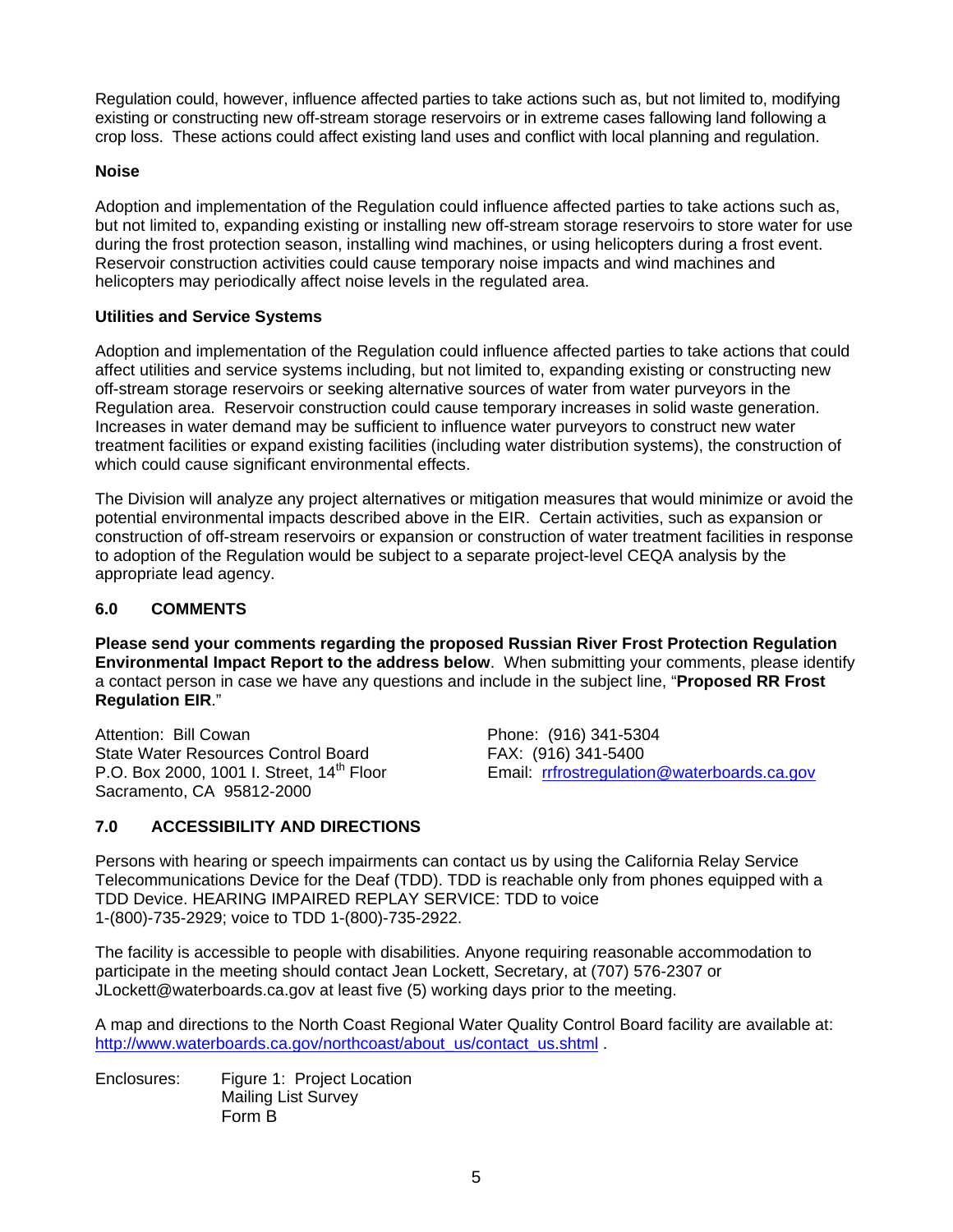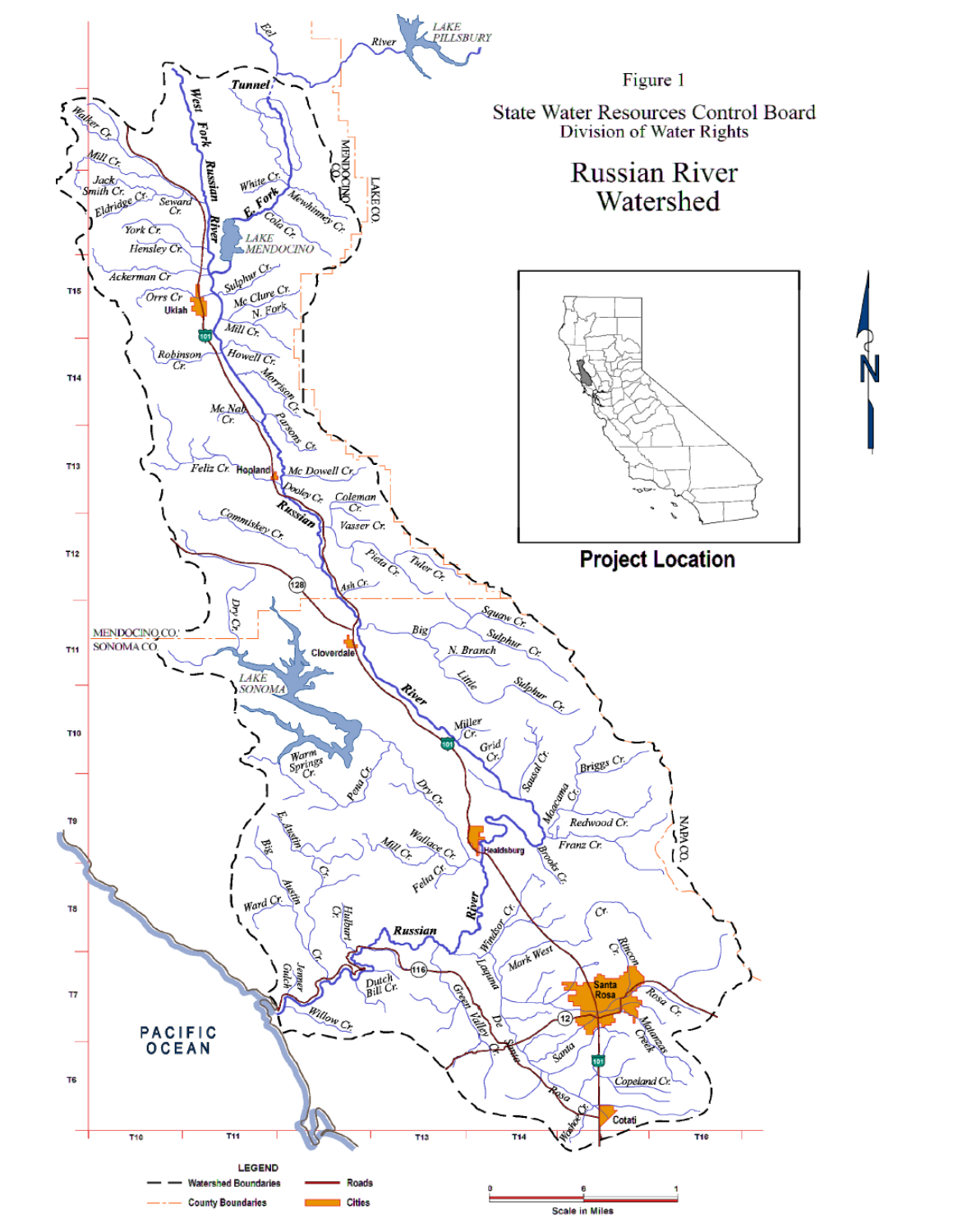# **NOTICE OF PREPARATION AND OF SCOPING MEETING FOR AN ENVIRONMENTAL IMPACT REPORT FOR THE PROPOSED RUSSIAN RIVER FROST PROTECTION REGULATION**

# **Russian River Watershed, Mendocino and Sonoma Counties**

# **Mailing List Survey**

If you would like to remain on the mailing list and receive future announcements regarding the **Russian River Frost Protection Environmental Impact Report (EIR)**, please provide a mailing address and/or email information below, and send it by November 30, 2010, to:

Bill Cowan State Water Resources Control Board Division of Water Rights P.O. Box 2000 Sacramento, CA 95812-2000 or by e-mail to rrfrostregulation@waterboards.ca.gov with the subject line, "**Russian River Frost Protection EIR**."

# **To save paper, the State Water Board strongly encourages provision of an email address.**

| (Name)   | (Agency) | (Email)           |
|----------|----------|-------------------|
| (Street) | (City)   | (State/ Zip Code) |

If you subscribe or have subscribed to the "Russian River Frost Regulation" Lyris list at http://www.waterboards.ca.gov/resources/email\_subscriptions/swrcb\_subscribe.shtml you do not need to respond to this notice. You will continue to receive announcements regarding the Russian River Frost Regulation rulemaking process as well as future announcements regarding the development of the Russian River Frost Protection EIR.

(Note: New subscribers will receive a confirmation e-mail when you first subscribe. You must respond to that e-mail or you will automatically be removed from the subscription list.)